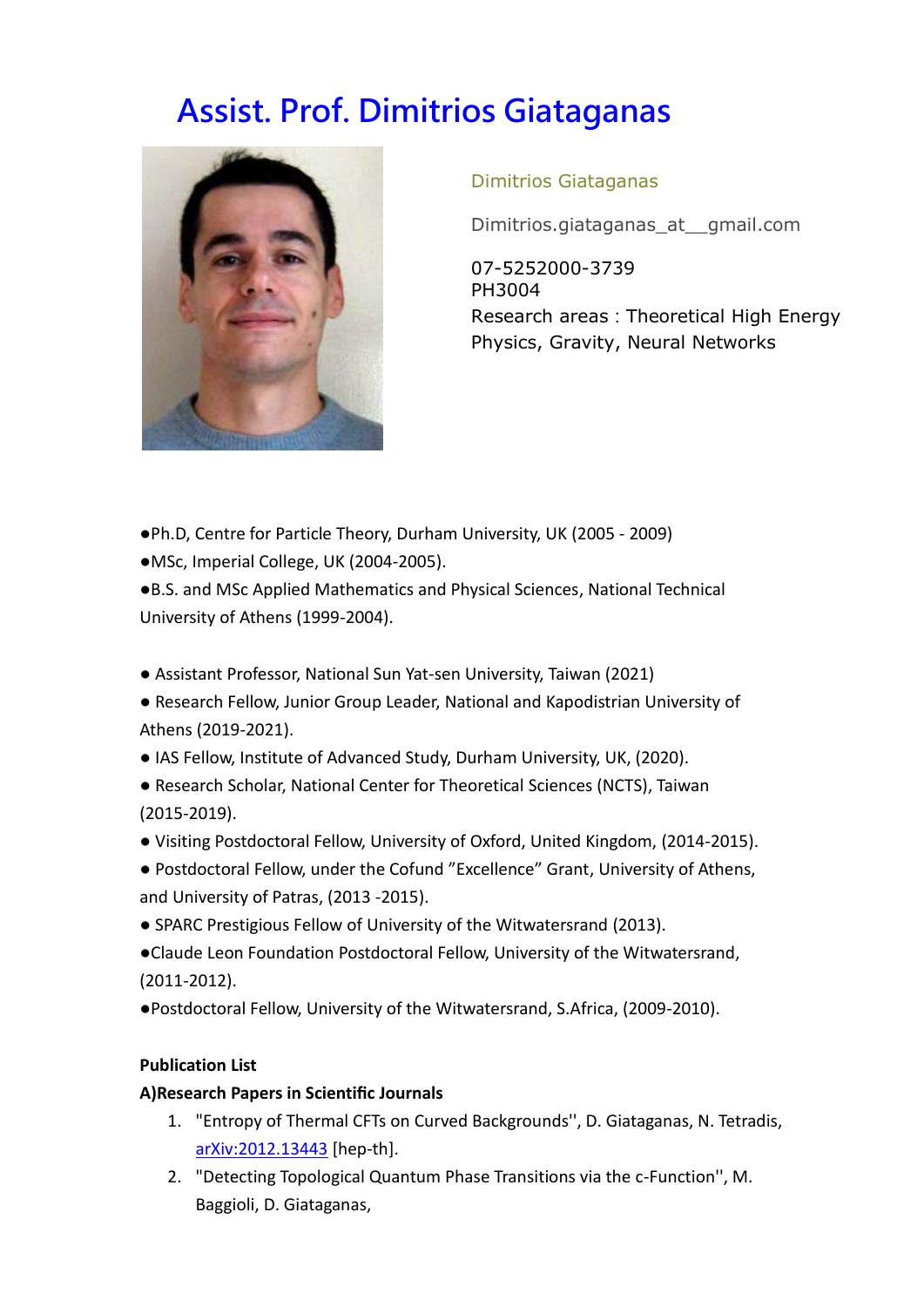Phys.Rev. D103 (2021) 3, 026009, [arXiv:2007.07273](https://arxiv.org/abs/2007.07273) [hep-th].

- 3. "Analytic Non-Integrability and S-Matrix Factorization'', D. Giataganas, [arXiv:1909.02577](https://arxiv.org/abs/1909.02577) [hep-th].
- 4. "c-Theorem for Anisotropic RG Flows from Holographic Entanglement Entropy'', C.-S. Chu, D. Giataganas, Phys.Rev. D101 (2020) 046007, [arXiv:1906.09620](https://arxiv.org/abs/1906.09620) [hep-th].
- 5. "Entanglement entropy, horizons and holography'', D. Giataganas, N. Tetradis, Phys.Lett. B796 (2019) 88-92, [arXiv:1904.13119](https://arxiv.org/abs/1904.13119) [hep-th].
- 6. "Thermodynamics and Feature Extraction by Machine Learning'', S.S. Funai, D. Giataganas,

Phys.Rev. Research 2,033145, [arXiv:1810.08179](https://arxiv.org/abs/1810.08179) [hep-th]. 7. "Baryons under Strong Magnetic Fields or in Theories with Space-dependent

- theta-term'', D. Giataganas, Phys.Rev. D98 (2018) 106010, [arXiv:1805.08245](https://arxiv.org/abs/1805.08245) [hep-th].
- 8. "Quantum Fluctuation and Dissipation in Holographic Theories: A Unifying Study Scheme'', D. Giataganas, D-S Lee, C-P Yeh, JHEP1808(2018) 110, [arXiv:1802.04983](https://arxiv.org/abs/1802.04983) [hep-th].
- 9. "Strongly-coupled anisotropic gauge theories and holography'', D. Giataganas, U. Gürsoy, J. Pedraza, Phys. Rev. Lett. 121601, [arXiv:1708.05691](https://arxiv.org/abs/1708.05691) [hep-th].
- 10. "Non-integrability and Chaos with Unquenched Flavor", D. Giataganas, K. Zoubos,

JHEP1710(2017) 042, [arXiv:1707.04033](http://arxiv.org/abs/1707.04033) [hep-th].

- 11. "The Thermal Bath of de Sitter from Holography", C-S Chu, D. Giataganas, Phys.Rev. D96 (2017) 026023, [arXiv:1608.07431](http://arxiv.org/abs/1608.07431) [hep-th].
- 12. "Towards Holographic Quantum Energy Teleportation", D. Giataganas, F-L. Lin, P-H. Liu, Phys.Rev. D94 (2016) 126013, [arxiv:1608.06523](http://arxiv.org/abs/1608.06523) [hep-th].
- 13. "AdS/dS CFT Correspondence", C-S Chu, D. Giataganas, Phys.Rev. D94 (2016) 106013, [arXiv:1604.05452](http://arxiv.org/abs/1604.05452) [hep-th].
- 14. "k-Strings as Fundamental Strings ", D. Giataganas, JHEP1505(2015) 134, [arXiv:1503.09180](http://arxiv.org/abs/1503.09180) [hep-th].
- 15. "On the holographic width of flux tubes ", D. Giataganas, N. Irges, JHEP1505(2015) 105, [arXiv:1502.05083](http://arxiv.org/abs/1502.05083) [hep-th].
- 16. "Tension of Confining Strings at Low Temperature", D. Giataganas, K. Goldstein, JHEP 1502 (2015) 123, [arXiv:1411.4995](http://arxiv.org/abs/arXiv:1411.4995) [hep-th].
- 17. "The Imaginary Potential of Heavy Quarkonia Moving in Strongly Coupled Plasma", M. Ali-Akbari, D. Giataganas, Z. Rezaei, Phys.Rev. D90 (2014) 086001, [arXiv:1406.1994](http://arxiv.org/abs/1406.1994) [hep-th].
- 18. "Non-integrability in non-relativistic theories", D. Giataganas, K. Sfetsos, JHEP 1406 (2014) 018, [arXiv:1403.2703](http://arxiv.org/abs/arXiv:1403.2703) [hep-th].
- 19. "Heavy Quark Diffusion in Strongly Coupled Anisotropic Plasmas", D.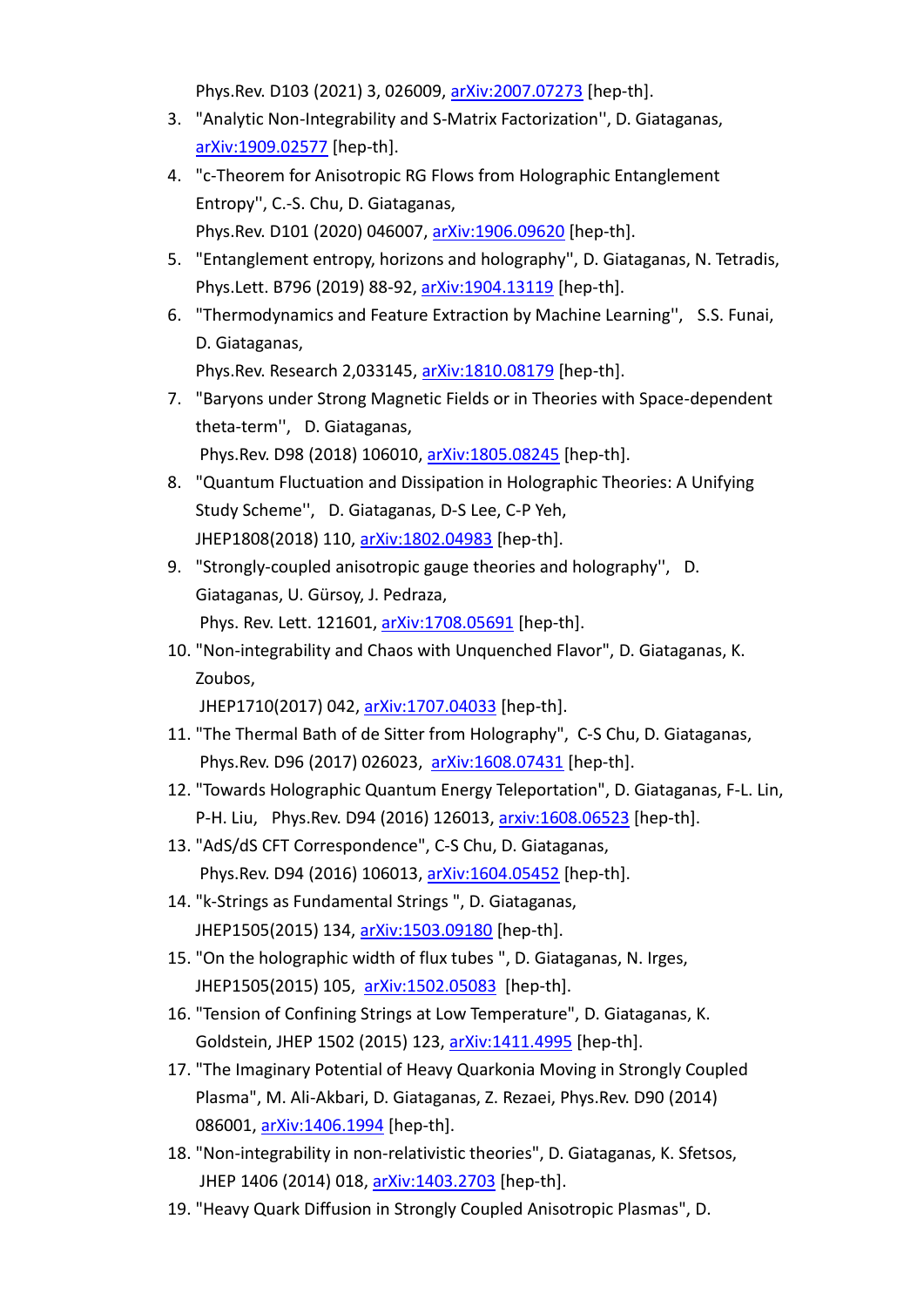Giataganas, H. Soltanpanahi, JHEP 1406 (2014) 047, [arXiv:1312.7474](http://arxiv.org/abs/arXiv:1312.7474) [hep-th].

- 20. "On Marginal Deformations and Non-Integrability", D. Giataganas, L. Pando Zayas, K. Zoubos, JHEP 1401 (2014) 129, [arXiv:1311.3241](http://arxiv.org/abs/1311.3241) [hep-th].
- 21. "Universal Properties of the Langevin Diffusion Coefficients", D. Giataganas, H. Soltanpanahi, Phys.Rev. D89 (2014) 026011, [arXiv:1310.6725](http://arxiv.org/abs/arXiv:1310.6725) [hep-th].
- 22. "Generalised cusp anomalous dimension in beta-deformed super Yang Mills theory", G. Georgiou, D. Giataganas, JHEP 10 (2013)079, [arXiv:1306.6620](http://arxiv.org/abs/arXiv:1306.6620) [hep-th].
- 23. "The Imaginary Part of the Static Potential in Strongly Coupled Anisotropic Plasma", K. Bitaghsir Fadafan, D. Giataganas, H. Soltanpanahi, JHEP 1311 (2013) 107, [arXiv:1306.2929](http://arxiv.org/abs/arXiv:1306.2929) [hep-th]
- 24. "Non-singlet Baryons in Less Supersymmetric Backgrounds", D. Giataganas, Y. Lozano, M. Picos, K. Siampos, JHEP 1206 (2012)123, [arXiv:1203.6817](http://arxiv.org/abs/arXiv:1203.6817) [hep-th].
- 25. "Probing strongly coupled anisotropic plasma", D. Giataganas, JHEP 1207 (2012) 031, [arXiv:1202.4436](http://arxiv.org/abs/arXiv:1202.4436) [hep-th].
- 26. "Giant Graviton Oscillators," R. d. M. Koch, M. Dessein, D. Giataganas, C. Mathwin, JHEP 1110 (2011) 009, [\[arXiv:1108.2761](http://arxiv.org/abs/arXiv:1108.2761) [hep-th]].
- 27. "Flavor Corrections in the Static Potential in Holographic QCD," D. Giataganas and N. Irges, Phys. Rev. D 85 (2012) 046001, [\[arXiv:1104.1623](http://arxiv.org/abs/arXiv:1104.1623) [hep-th]].
- 28. "Gluon Scattering Amplitudes in Finite Temperature Gauge/Gravity Dualities," G. Georgiou, D. Giataganas, JHEP 1108 (2011) 045, [\[arXiv:1011.6339](http://arxiv.org/abs/arXiv:1011.6339) [hep-th]].
- 29. "Semiclassical strings in marginally deformed toric AdS/CFT," D. Giataganas,JHEP 1112 (2011) 051, [\[arXiv:1010.1502](http://arxiv.org/abs/arXiv:1010.1502) [hep-th]].
- 30. "On the non-BPS string solutions in Sasaki-Einstein gauge / gravity duality," D. Giataganas,JHEP 1006 (2010) 016. [\[arXiv:0912.3624](http://arxiv.org/abs/arXiv:0912.3624) [hep-th]].
- 31. "Semi-classical Strings in Sasaki-Einstein Manifolds," D. Giataganas, JHEP 0910 (2009) 087. [\[arXiv:0904.3125](http://arxiv.org/abs/arXiv:0904.3125) [hep-th]].
- 32. "UV-divergences of Wilson Loops for Gauge/Gravity Duality," C. -S. Chu, D. Giataganas,JHEP 0812 (2008) 103. [\[arXiv:0810.5729](http://arxiv.org/abs/arXiv:0810.5729) [hep-th]].
- 33. "Near BPS Wilson Loop in beta-deformed Theories," C. -S. Chu, D. Giataganas, JHEP 0710(2007) 108. [\[arXiv:0708.0797](http://arxiv.org/abs/arXiv:0708.0797) [hep-th]].

#### **B)Reviews**

- 1. "Stochastic Motion of Heavy Quarks in Holography: A Theory-Independent Treatment'', D. Giataganas, PoS Corfu2017 (2017) 032. [arXiv:1805.09011](https://arxiv.org/abs/1805.09011) [hep-th].
- 2. "Properties of Confinement in Holography", D. Giataganas, PoS Corfu2014 (2015) 150, [arXiv:1505.07065](http://arxiv.org/abs/1505.07065) [hep-th]
- 3. ''Observables in Strongly Coupled Anisotropic Theories", D. Giataganas, PoS Corfu2012 (2013) 122, [arXiv:1306.1404](http://arxiv.org/abs/1306.1404) [hep-th]